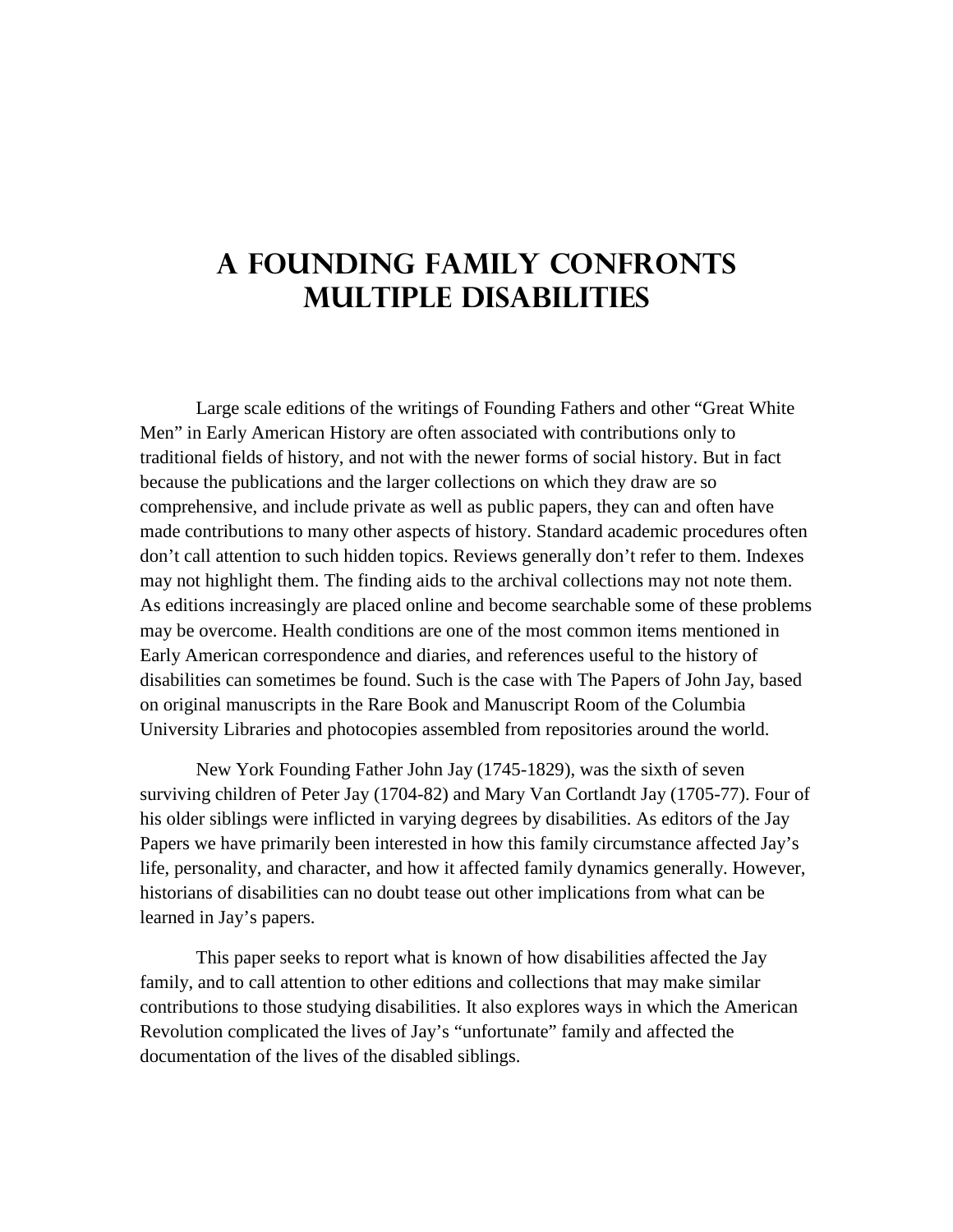Two of John Jay's brothers, Sir James Jay (1732-1815), a brilliant if erratic medical doctor and inventor, and Frederick (1747-99), a merchant and sometime legislator of unspectacular talents, whatever their problems, could not be classified as disabled. Of the other four children, two, Peter (1734-1813) and Anna Maricka (Nancy) (1737-91), were blinded by small pox in 1739. In 1745 Peter Sr. decided to abandon his active mercantile career and move the family from New York City to a farm in Rye, New York, along the Long Island Sound in Westchester County. There, he thought, his "little blind ones" would be safe from "the dangers and confusions of the city life." At Rye the children, surrounded by a familiar environment, and cared for both by the family and presumably by the family's slaves, appear to have thrived. Peter and Nancy were kept together, and referred to almost as a unit, in the way that twins often are. They seemed to share the closest of bonds. Upon meeting them for the first time in 1774 Sarah Livingston Jay, John Jay's bride, commented on their cheerfulness and good humor; instead of depressing, they raised her spirits. $<sup>1</sup>$ </sup>

The remaining two siblings Augustus, known as Guss or Gussey (1730-1801), and Eve (1728-1810), did less well. Augustus apparently suffered from a severe learning disability, some of the details of which can be found in correspondence between Peter Jay and Samuel Johnson, later president of Kings College, who undertook the task of teaching 8-11-year-old Augustus to read and do math—with little success. His descriptions of Augustus's problems sound like a mixture of dyslexsia and attention deficit disorder. Gussey though a "lovely' and "dear" child was inattentive and unfocused, with a "bird-witted Humour," and made little progress in reading despite being sent to a teacher noted for effective reading instruction. After three years (1738- 41), Gussy was not sent back for further schooling; there is no record of further formal education or training; he apparently could read and write well enough to conduct correspondence with his brothers as an adult, although none of his letters have been found. Gussy had no recorded career or trade, and is described as having become "an idle fellow" who "gave his family much trouble and anxiety." For most of his adult life was boarded outside the family residence and financed by inheritances and family support. A Dutch traveler, Carel de Vos van Steenwijk, visiting America in 1783-84, encountered in a home he visited a "disreputable" brother of John Jay. This is probably a reference to Augustus. For the most part family histories are silent about Augustus—little more than his existence is mentioned.<sup>2</sup>

Eve, though she is reported as a child as suffering long-term illnesses, including pleurisy and fevers, seems to have been quite intelligent. However, she appears as an adult in the extant record as suffering from hysterics and fits and extreme emotional volatility. The fullest descriptions of her behavior come from two unreliable narrators, her estranged husband, Loyalist minister Harry Munro, and her unhappy stepdaughter Elizabeth ("Betsey") Munro Fisher, who later published a memoir that detailed her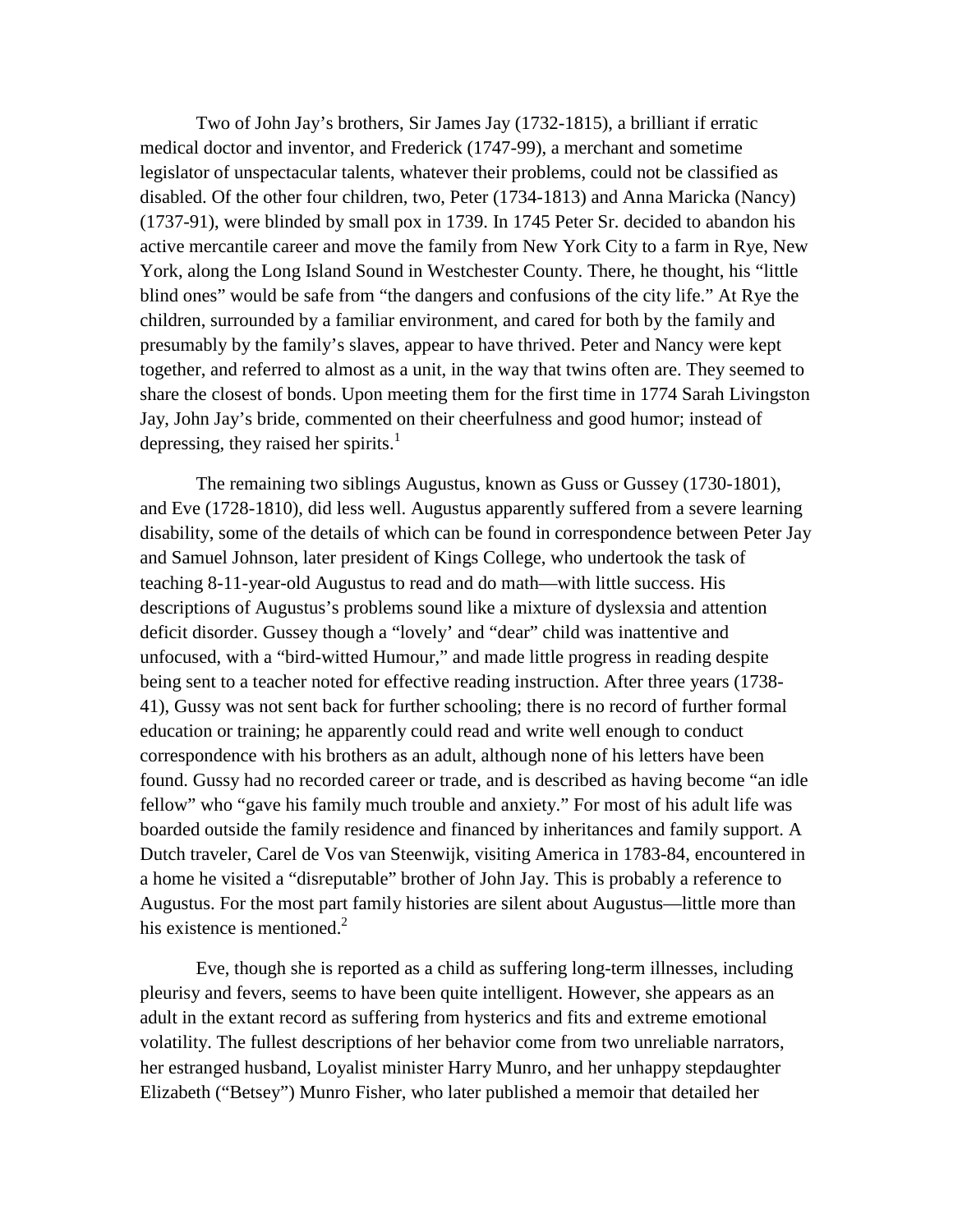childhood sufferings at Eve's hands. The family's dysfunction shattered the silence that might otherwise have surrounded Eve. There is no independent way to document the truth of the Munros' assertions or to determine conclusively whether Eve was truly mentally ill or was a difficult, nonconforming woman trapped in an unhappy marriage. She was unable to cope with childrearing in the face of an often absent husband. Her stepdaughter depicted Eve as charging her with the care of the infant Peter Jay Munro, as pinching and hitting her when she was unable to quiet the baby, and as locking her unfed in the basement as punishment. The neighbors reported the abuse to her husband. Elizabeth charged that even little Peter was hit with a stick and knocked down after inadvertently interfering with Eve's gardening at age six, and that he attempted to imitate an overheard story of suicide by hanging. Elizabeth eventually got her father to place her elsewhere, and entered an early marriage to escape both from Eve and from an even more undesirable marriage promoted by her father. Fleeing internment as a Loyalist, Harry Munro abandoned the family by 1777. The Jay family assumed responsibility for Eve's support and took over Peter's education by age 10. John Jay took him with him on his diplomatic mission to Europe from 1779-84 so that Peter had little further contact with his mother until grown up. As Peter Jay Sr. aged, John and Frederick increasingly took over the care and management of Eve and Gussy and generally kept them at some distance from the family and from each other. $3$ 

How did the Revolution alter the situation? Since the Jay home was in the Britishoccupied area of New York and the Jays were staunch patriots, the family had to relocate further north, removing all from their familiar environment. By that time both Jay parents were aged and ailing; Mary Jay died in 1777. Peter Sr., then in his seventies, sought to manage a rented farm and care for Peter and Nancy, with the help of slaves, some of whom were also aging or infirm. He was assisted from the time John Jay departed for Europe by Frederick, whom John had enlisted to care for the family in his absence. Frederick declared the burden "almost too heavy to bear."<sup>4</sup> The family fortunes were also diminished and disrupted by the war, so the privileged conditions that softened the difficulties of caring for the disabled were considerably reduced. The family even suffered from a home invasion by a marauding Loyalist band, which robbed the family of their cash and many household goods, but reportedly treated blind Peter and Nancy well. Peter Sr.'s health broke down and he died in April 1782, greatly to the distress of Peter and Nancy.<sup>5</sup>

The war also affected our access to information about the family. While abroad John Jay desperately sought family news, which only occasionally arrived. More often, the mail was intercepted or lost, leaving scholars, like Jay himself, missing many details of family circumstances and care. Jay sought to convey money and goods to the family but often they failed to arrive.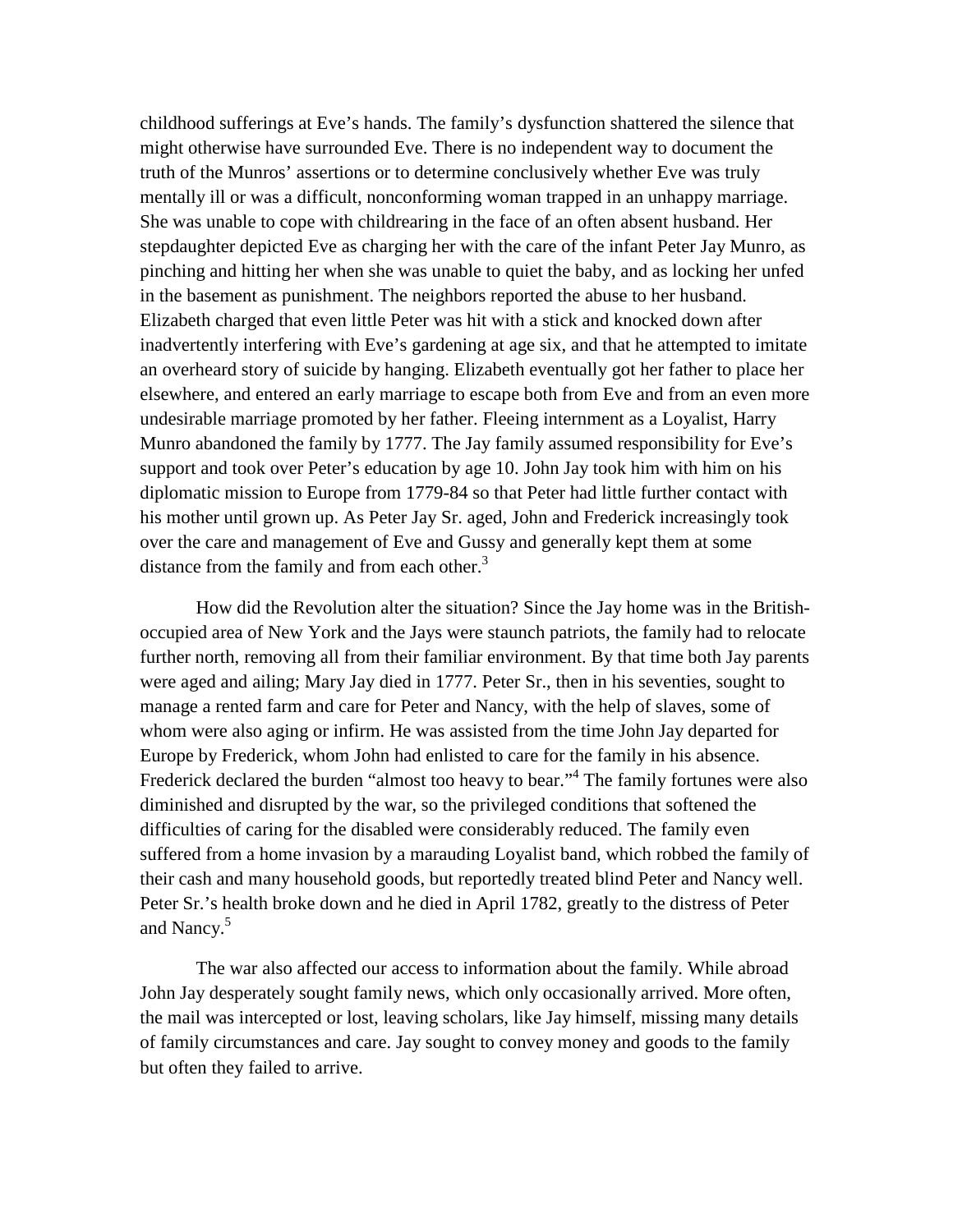Jay's wartime correspondence reveals that although Peter and Nancy remained within the household throughout the war, Gussy was housed elsewhere in the Hudson Valley. He was reported as "behaving well." Eve, stayed for a time with the family, but mostly remained at a distance, a circumstance Jay strongly approved, in hopes of sparing his father further woes.<sup>6</sup> In addition to revealing the guilt and distress Jay felt at separation from his family under wartime conditions, Jay's letters display his great attachment to his blind siblings and his desire to return to them, at a time when his relations to his healthy brothers Sir James and Frederick were strained, and when he avoided Gussey and Eve. Ill and emotionally stressed by the negotiation of the peace treaty, Jay declined further appointments and planned his return to America, hoping to return to private life and spend many happy hours in conversation with Peter and Nancy.<sup>7</sup> It was a fantasy not soon fulfilled since Jay was chosen Secretary for Foreign Affairs, then Supreme Court Chief Justice, then negotiator of the Jay treaty, and, finally governor of New York. Not until 1801 did he in fact retire. Such a pattern of deep family love and attention to the physically disabled, and criticism, embarrassment, and distance from the mentally or emotionally-challenged family members, is of course not uncommon—a similar dynamic appeared for example in the recent Off-Broadway play "Tribes." But the Jay family makes a dramatic case study in Early American history.

Certain other family records for this period also are revealing—namely the wills of various family members, and the ways they provided for the various siblings. When Peter Jay Sr. died in 1782, his will made detailed provisions for his children. His lands and property were divided among four sons, though James had debts to the family deducted from his share. John, Peter and Frederick divided family real estate among them, and were given a choice of properties as part of their shares.<sup>8</sup> With John's encouragement Peter took over the family farm in Rye, and was assisted in rehabilitating it from wartime damages. There, restored to his familiar environment, Peter lived with Nancy, married, and capably ran the estate. He is described as having such sensitive hands that he became an expert evaluator of horses by touch, a skilled carpenter and a knowledgeable farmer.  $\frac{9}{9}$  Gussey on the other hand was left a fixed sum of 500 pounds, placed at interest under the supervision of trustees to provide for his support; he did not have independent status to manage his affairs on his own. Other inheritances left him on the same footing. Both Nancy and Eve were also granted fixed sums of 1800 pounds for their support; but Eve's money was under trust for herself and her son Peter, probably both because of her instability as well as the need to prevent her husband from taking control of the funds. Thus, the blind children retained greater self-determination than did Gussey and Eve. They were also spoken of with respect for their competence, common sense, and prudence, in ways that even their healthy siblings, apart from John Jay, often were not. $10$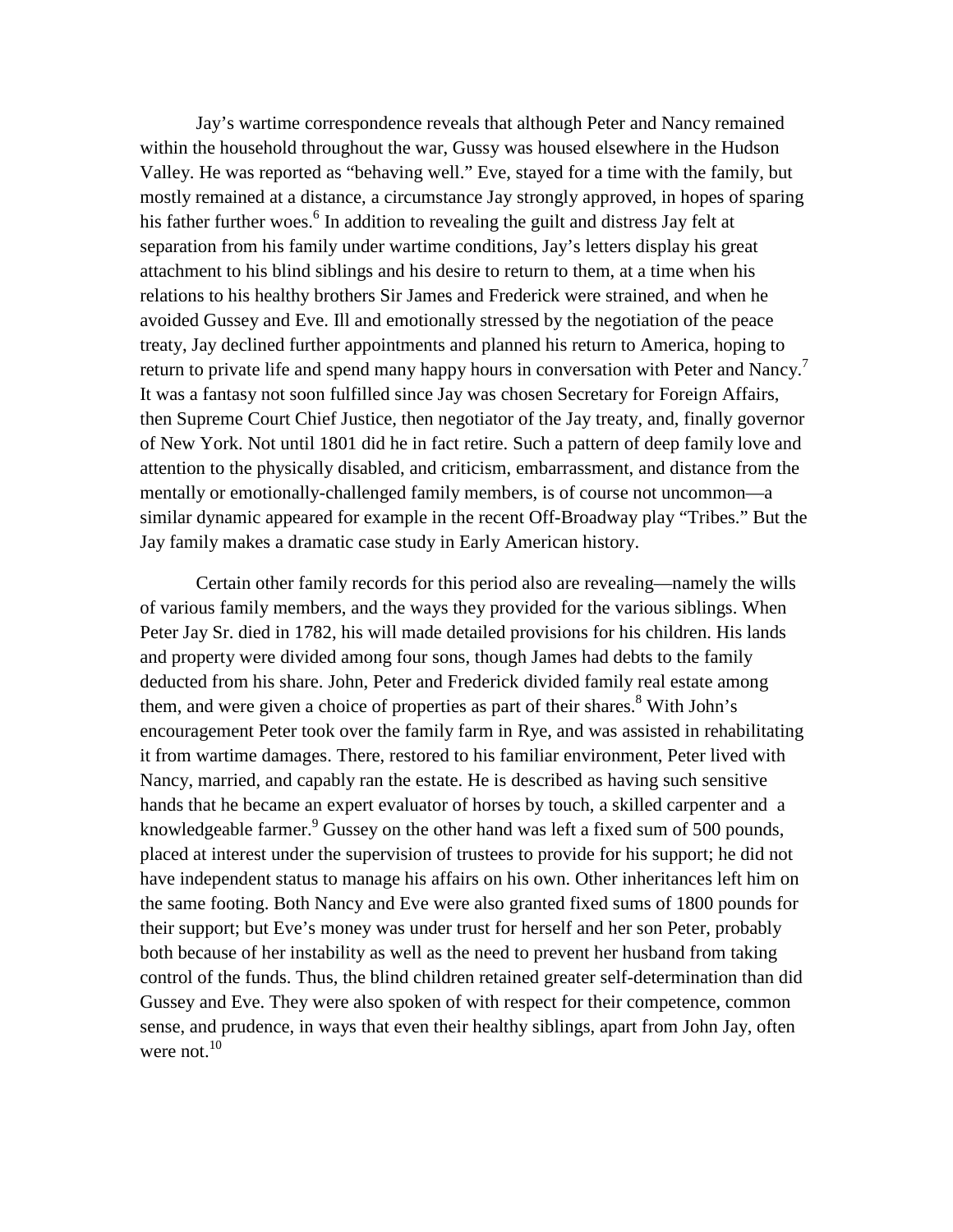The siblings benefitted after the war from the settlement of another inheritance, that from an English cousin of Peter Sr., Mary Ann Peloquin of Bristol. This will provided cash payments for all the children, 500 pounds each except for Augustus, who received only 100 pounds. Harry Munro, then in England, seized control of Eve's share of the inheritance and long refused allotting any of it to her support or to his son Peter. However, after long, very public embarrassment from vociferous and frequent appeals from Eve and her relatives, Harry finally turned over some of the Peloquin inheritance to Eve and Peter, with the stipulation that Eve be kept away from  $\lim_{n \to \infty} 11$  "I am naturally fond of the Company of a virtuous & good woman," Harry asserted, "But a contentious & brawling woman, Good God, who can bear? For the Space of ten long years and upwards, I strove to bring her to a Sense of her conjugal Duty; but all in Vain."<sup>12</sup> Peter Jay Munro, with some assistance from his charming cousin Peter Augustus Jay, later persuaded Harry to sign over his American landholdings to Peter. The ensuing conflict with his stepsister over the property led to her arrest and imprisonment for forgery, and to the publication in 1810 of her memoir detailing Eve's abuses. In the meantime Eve, who generally rented a room in Manhattan after the war, had apparently learned to be sufficiently tactful to extract payment of funds controlled by John Jay, even though he considered her often extravagant, until her funds were turned over to the management of Peter Jay Munro in  $1794.<sup>13</sup>$ 

Finally the extant wills of the siblings themselves provide some insights into their relationships. Nancy, with rather substantial funds remaining at the time of her death in 1791, made several specific bequests, but left the bulk of her estate to her brother Peter. Augustus, who also resided in New York City after the war, awarded his remaining funds to Sir James in  $1801$ <sup>14</sup>

What other ways did the family history of disability manifest itself? The Jays were extremely health conscious. John Jay's letters reveal constant attention to physical and mental health, his own and that of his family. Fresh air and exercise, especially long walks and horseback riding, are frequently recommended, particularly as a way of warding off stress and depression.<sup>15</sup> Interestingly, Jay and his "unfortunate" siblings, had long lives. He was quick to ensure that all his children were inoculated against small pox.<sup>16</sup> His letters to a longtime friend, Peter Van Schaack, who was going blind during the Revolution and went to England for treatment, reveal both that James Jay became expert in the treatment of eye disorders, and that John Jay was well aware of his techniques.<sup>17</sup> John, who assumed or was assigned the position of "good son" in a troubled family, displayed an unusual sense of duty and family responsibility from an early age, as well as a certain concern for the unfortunate that may have contributed to his support for the abolition of slavery. Jay suffered from a sense of conflict between public and private duty and, though public duty usually won, this did affect his choice of public offices.<sup>18</sup> Disabilities had also moved the family from city to countryside, and Jay's upbringing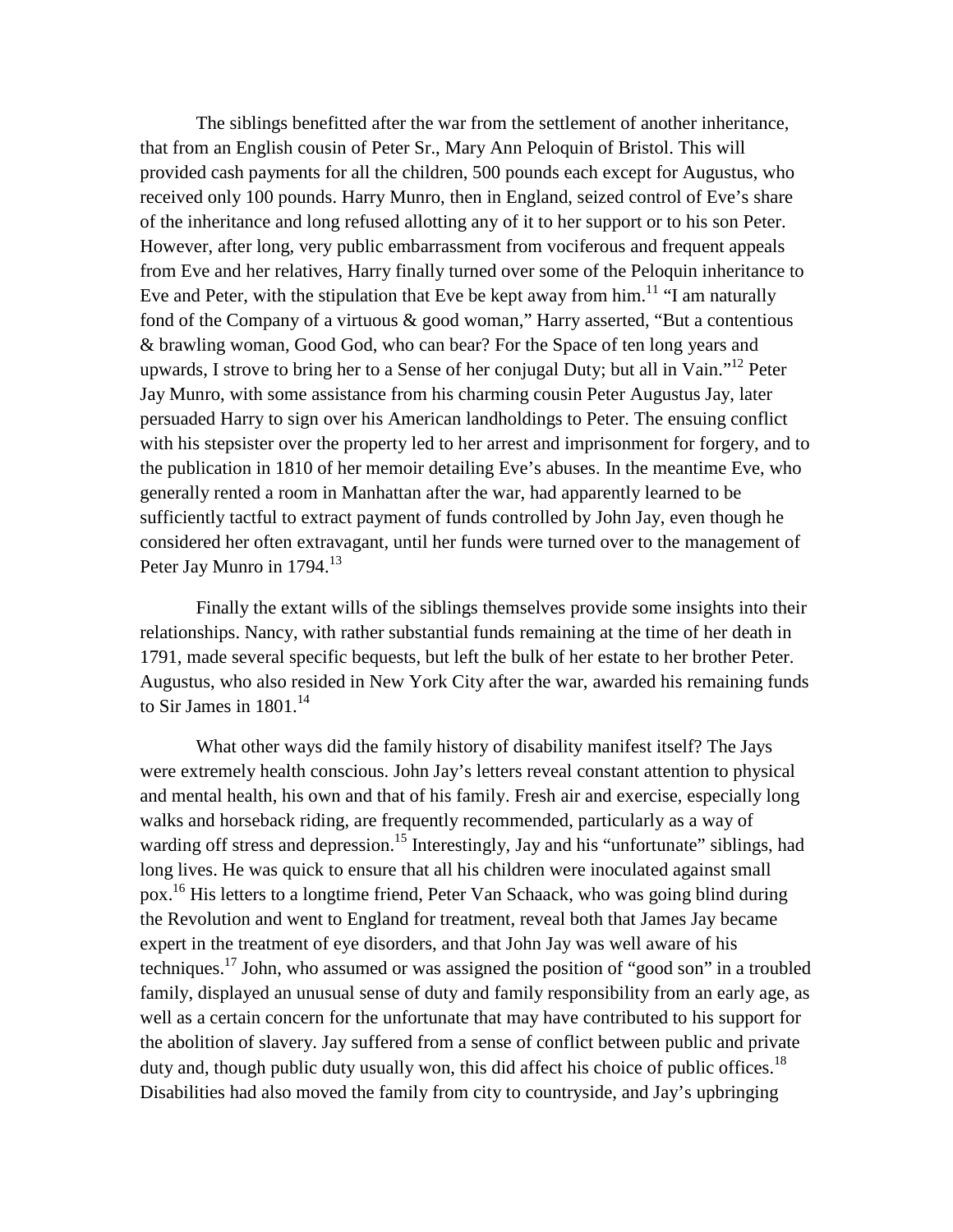there no doubt contributed to the romantic passion for nature that appears in many of his letters, and led ultimately to his long retirement on his Bedford estate.<sup>19</sup>

To what extent could similar case studies be found in other documentary editions, or the larger collections on which they draw? An online query to other editors and archivists, provided more tips on mental illness than on physical disabilities, and more for the 19th century and later than for the 17th or 18th centuries. *The Diary of Elizabeth Drinker* contains well indexed material on disabilities as well as illnesses. Emotional troubles in the Adams family have received attention, but there can also be found material on blind John Greenleaf, who married an Adams relative. The George Washington Papers reported material on his epileptic step-daughter. The Jefferson Davis Papers reported documents on his mentally ill niece who died in an asylum. Scholars searching women's documents for the American Revolutionary era also reported cases buried in family records, including one in the Harriet Liston Diary, regarding the position of an "idiot" among Native Americans. The Sedgwick papers at Massachusetts Historical Society were reported to contain material on Bi-polar Priscilla Sedgwick, and several later generations of mentally ill family members. The James Monroe Papers contained "discreet" material on a deaf and dumb grandson. Material from the microfilmed and digitized Pension Records of the American Revolution appeared in another paper at this conference. Naval pension records and the papers of the Marine Department Hospital similarly provide material on disabilities acquired in the line of duty. The War Department records now being assembled will no doubt do likewise. My work on the Papers of Robert Morris led to encounters with petitions to Congress and claims in treasury and naval records for compensation for wartime injuries. A Texas archivist reported ways in which inventive online searching techniques combining words associated with disabilities such as lost and arm helped the state to identify archival collections pertaining to the history of disabilities. A Syracuse University archivist similarly reported digital searches on finding aids identifying potential sources. Historians of disabilities can benefit from these scattered tidbits and case studies, when they know how to find them. And editors and archivists can develop more ways to make such materials visible and accessible to the historians who can use them.<sup>20</sup>

> Elizabeth M. Nuxoll Editor, The Papers of John Jay Columbia University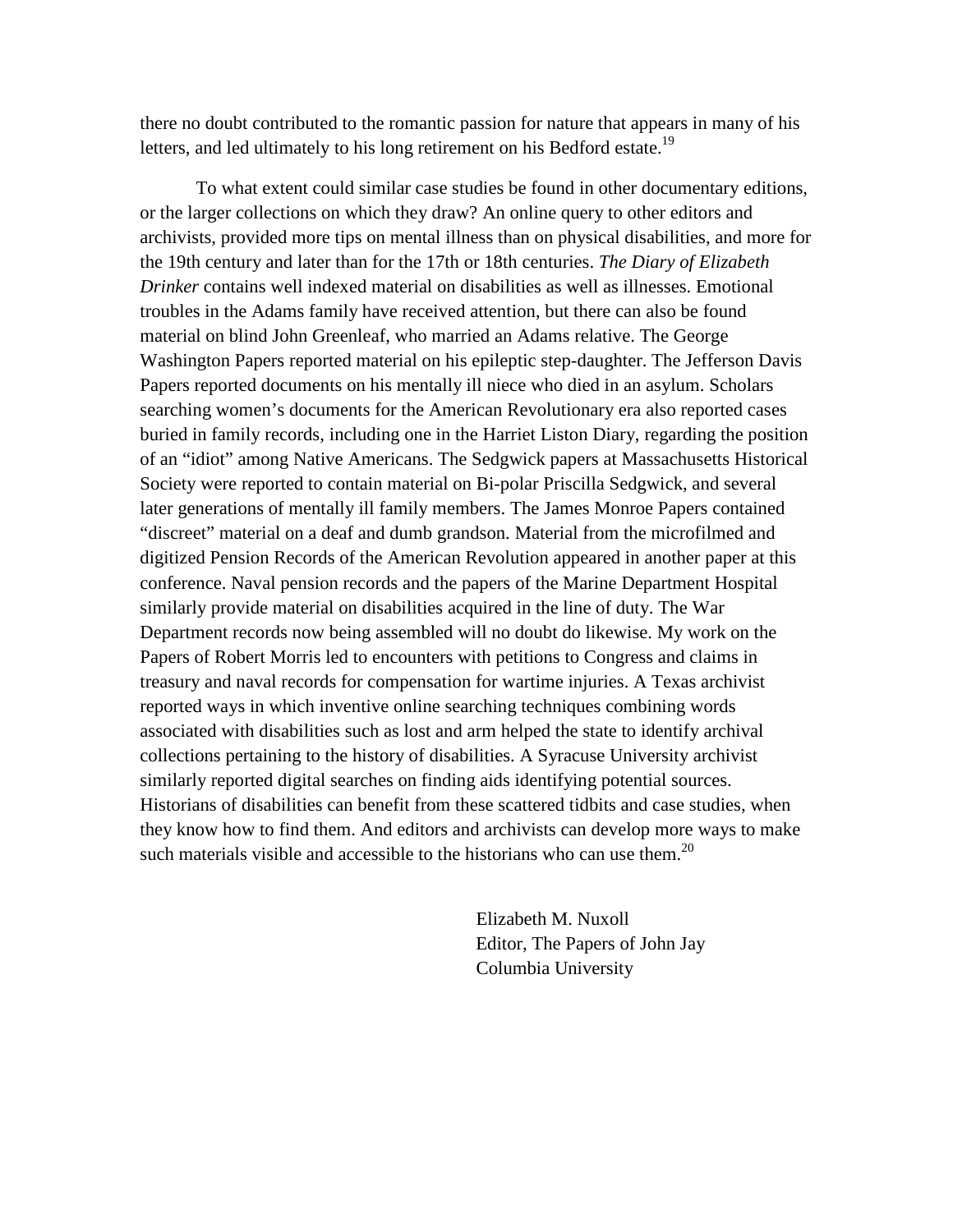## **Notes**

This paper is based on the documents and research assembled by the Papers of John Jay Project at Columbia University, now being published under the auspices of the Columbia University Libraries as *The Selected Papers of John Jay* (*JJSP*), and previously published in part by Richard B. Morris, as the *Unpublished Papers of John Jay* (*JJUP*); with funding from the National Historical Publications and Records Commission and the National Endowment for the Humanities. Most of the documents are available as well in a free online image database (EJ) produced by Columbia University Libraries and funded by the National Endowment for the Humanities.

1. On the Jay family background, see *JJSP*, 1: lxxvii, 1-4; Laura Jay Wells, *The Jay Family of La Rochelle and New York* (New York, 1938), 13-16; Landa M. Freeman, Louise V. North, and Janet M. Wedge, eds., *Selected Letters of John Jay and Sarah Livingston Jay* (Jefferson, N.C., 2005), 10-13; Walter Stahr, *John Jay: Founding Father* (New York and London, 2005), 3-7; Frank Monaghan, *John Jay: Defender of Liberty* (New York, 1935), 22. On the cheerfulness of Peter and Nancy, see Sarah Livingston Jay to Susannah French Jay, 6 May 1774, NNC (EJ: 6394); *Selected Letters of John Jay and Sarah Livingston Jay*, 30.

2. On the education of Augustus Jay, see Samuel Johnson to Peter Jay, 31 Jan., 19 June, 27 July, 14 and 29 Dec. 1739, 21 Aug. 1740, 13 Apr. 1741, 17 Sept. 1741, all NNC (EJ: 6667-6676); Monaghan, *Jay*. 22. In Frederick Jay to JJ, 16 March 1776, *JJSP*, 1: 210. as the Jays began the process of moving, Frederick reported that he was taking care of and providing linens for Gussy, and that he fears he will be "troublesome." He added that "Mrs. M (Eve) had wrote to him to come to live with her, the Letter I have stopped— $\&$ wrote to G. not to think of it." On the care and location of Augustus, see also Frederick Jay to JJ, 7 Feb. 1779, NNC (EJ: 6316); *JJSP*, 3: xxx, 172n5, 278, 491; *Selected Letters of John Jay and Sarah Livingston Jay,* 103, 121. In 1782 Frederick reported that Gussy was living in Kingston and behaving well. Frederick Jay to JJ, 15 Aug. 1782, *Selected Letters of John Jay and Sarah Livingston Jay*, 121.

3. On Eve, see Wells, *Jay Family*, 11-13; Peter Jay's correspondence with Eve Jay, 1770- 74, NNC (EJ: 13465); Eve Jay Accounts, NNC(EJ: 1017); Louise V. North, Janet M. Wedge, and Landa M. Freeman, *In the Words of Women: The Revolutionary War and the Birth of the Nation,1765-1799* (Lanham, Md., 2011), 196-98; *Memoirs of Mrs. Elizabeth Fisher, of the City of New York, Daughter of the Rev. Harry Munro, who was a Chaplain in the British Army, during the American Revolution—Giving a particular account of a Variety of Domestic Misfortunes, and also of her trial, and cruel condemnation to the State's Prison for six years, at the instance of her brother, Peter Jay Munro. Written by*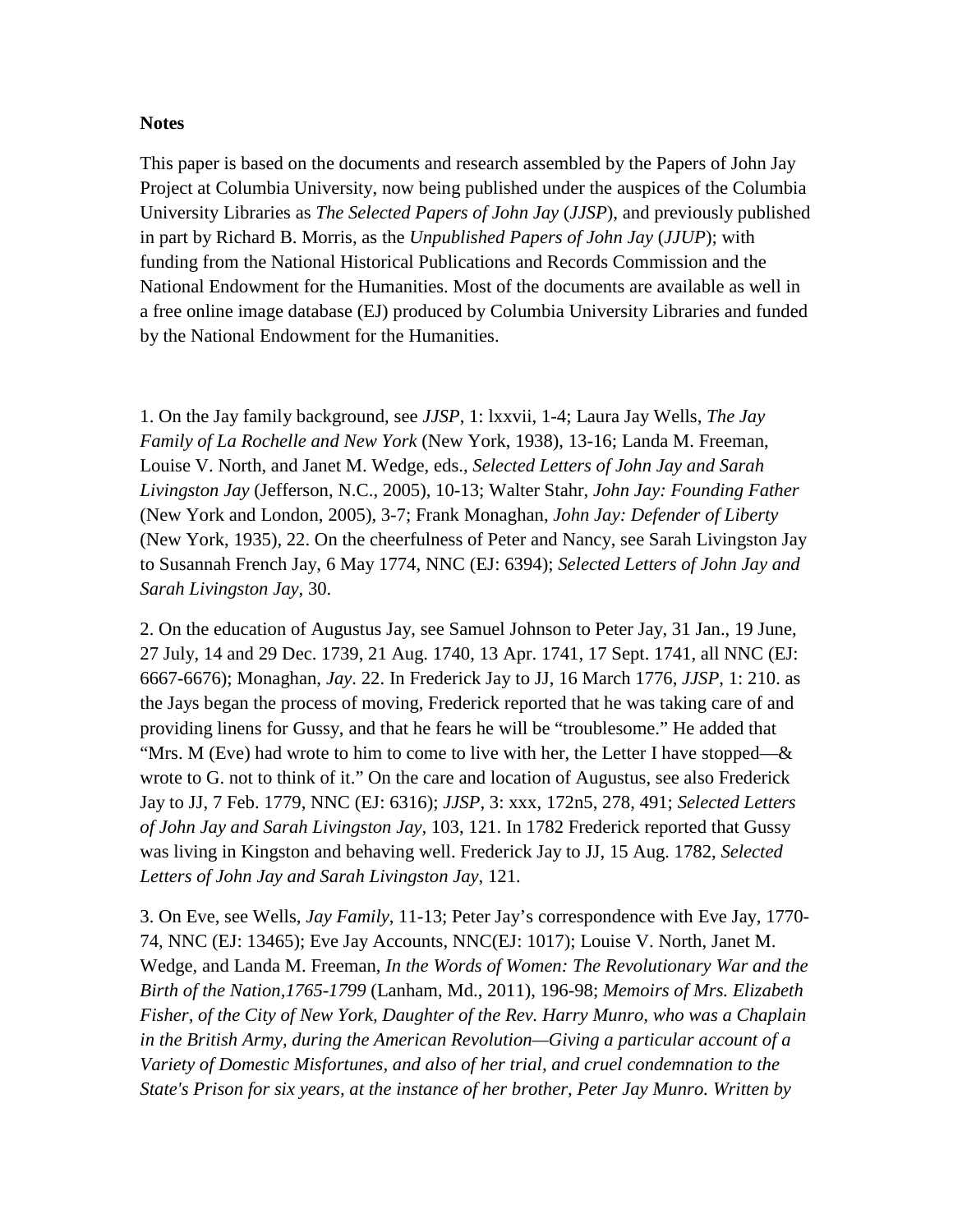*herself* (New York, c. 1810). On Eve's early ill health, see Peter Jay to David Peloquin, 15 May 1764, NNC (EJ: 11191).

4. On the increasing illness of Peter Jay Sr., see Frederick Jay to JJ, 6 Mar. 1776, NNC (EJ: 6309); Peter Jay to JJ, 12 Mar. 1776, NNC (EJ: 7867). For Peter Jay's reports on the distressing situation and danger at Fishkill, see his letters to John Jay and James Jay of 1 Sept. and 22 Sept. 1779, NNC (EJ: 7873, 7875). JJ responded to his father's distress calls by resigning as chief justice of New York, seeking to withdraw from re-election to Congress, and postponing a decision on his appointment as minister to Spain in 1779 until Frederick pledged to assume responsibility for the family. See JJ to George Clinton and to Frederick Jay, 16 Sept. 1779, NNC (EJ: 7615, 6323); *JJSP*, 1: 678-80.

For Frederick Jay's laments on the care of "a large and helpless family," see his letter to John Jay of 10 Apr. 1781, NNC (EJ: 6327). On the death of Peter Jay and Peter and Nancy's reactions, see Frederick Jay to JJ, 20 Apr. 1782, *JJSP*, 2: 721-23.

5. By May 1781 Susan Livingston informed JJ of the plundering of the Jay family by robbers, who nevertheless "had the generosity to spare Mr. Peter Jay, his clothes (10 May 1781, NNC, EJ: 8295). In a letter to his father, 1 Aug. 1781, JJ reported he had heard of the raid, and commented on the respect reportedly shown Peter and Nancy. NNC (EJ: 7847); *JJSP*, 2: 526. See also the Deposition of John Bennett, 11 Nov. 1785, NNC (EJ: 13092).

7. For JJ's attachment to and respect for Peter and Nancy, see JJ to Frederick Jay, 13 Feb. 1782, *JJSP*, 2: 689-90; and *JJSP*, 3: 92, 172, 277, 431. On JJ's avoidance of Eve Munro and efforts to reign in what he perceived as her extravagance, see JJ to Frederick Jay, 15 Mar. 1781, *Selected Letters of John Jay and Sarah Livingston Jay*, 103; 13 Feb. 1782, *JJSP*, 2: 689-90. That she sometimes defied her brothers' advice (for example by returning to her home near Albany in 1782), see Frederick Jay to JJ, 15 Aug. 1782, *Selected Letters of John Jay and Sarah Livingston Jay*, 121.

8. For copies of the will of Peter Jay, see NNC (EJ: 13464); NNMus (EJ: 374); *JJSP*, 2: 720-21.

9. An indication of "Blind Peter's" knowledge of and interest in machinery is that Sarah Jay sent information to him about sugar mills in Martinique in SLJ to Peter Jay Sr., 9 Jan. 1780, *Selected Letters of John Jay and Sarah Livingston Jay*, 73. On the decision to allot the Jay homestead at Rye to Peter at the end of the war, see JJ to Egbert Benson, 6 Apr. 1783, *JJSP*, 3: 349-50, Frederick Jay to JJ, 2 Oct. 1783, NNC (EJ: 6344). On "Blind Peter," his marriage in 1789 when in his 50s, and his capacities for using his sensitive fingers to judge horses, and was on his reputation as a good carpenter and farmer, see Wells, *Jay Family*, 16. On Peter's death in 1813 the Rye estate went to Peter Augustus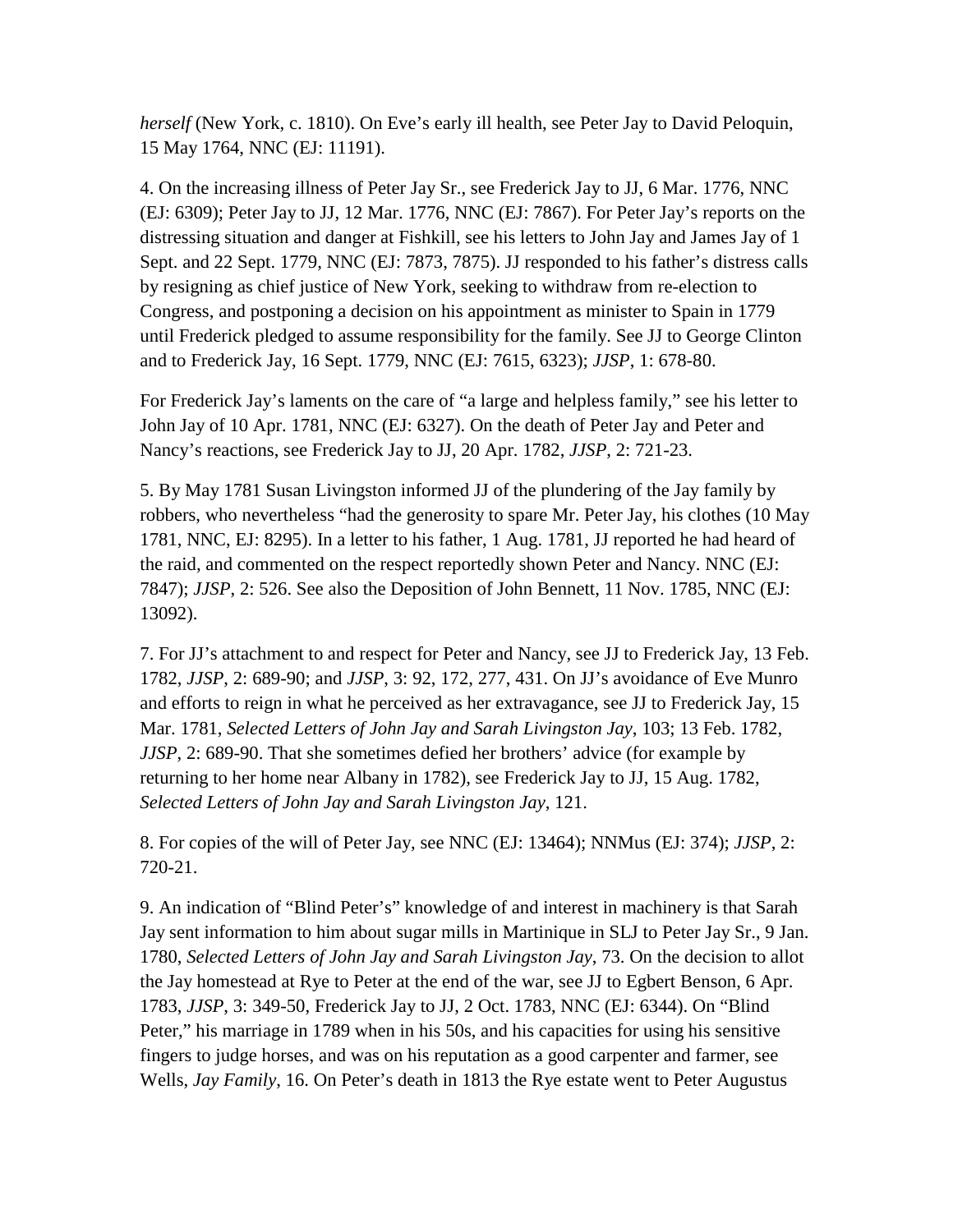Jay, but it remained the residence of Peter's widow Mary until her death in 1824. See Wells, *Jay Family*, 42.

10. That JJ later wrote to Augustus and that he was "delighted" by the attention, and that Augustus occasionally visited during the 1790s is revealed in Sarah Jay to JJ, 11 Oct. 1794, *Selected Letters of John Jay and Sarah Livingston Jay*, 233. Relations with Eve were also more normal in 1790s, but did not always go well. For example, while visiting with her and her friend, her grandson Peter Munro wandered off and was killed after he fell in a well. SLJ to Catharine Livingston Ridley, 23 July 1797, *Selected Letters of John Jay and Sarah Livingston Jay*, 261. Both Eve and Gussey apparently lived in rented rooms in New York in the 1780s and 90s, paid for with interest payments from their trust funds, including an additional inheritance from their aunt Ann Chambers. Jay in many cases acted as executor; but Peter Jay Munro was put in charge of managing Eve's funds in 1794. See receipts in John Jay Receipt Book, NNC; Eve Jay to John Jay of Oct. 18, 1789, NNC (EJ: 9368). See also Eve Jay Accounts, NNC (EJ: 1017). For JJ's praise for Peter and Nancy, see JJ to Frederick Jay, 13 Feb. 1782, *JJSP*, 2: 689-90.

11. For the will of Mary Ann Peloquin, 27 Apr. 1768, see NNC (EJ: 12421). On the settlement of the estate and Harry Munro's refusal to release Eve's inheritance to her support, see *JJSP*, 3: 491-92, 497.

12. For Harry Munro's complaints about Eve, see his letter to Peter Jay Munro of 9 June 1789, NNMus (EJ: 406).

13. Harry Munro released his claims to his American property to Peter Munro in 1794, after Peter Augustus Jay made an appeal to him on a visit to Scotland. *Selected Letters of John Jay and Sarah Livingston Jay*, 247-49; Peter Jay Munro to JJ, 16 Oct. 1794 (EJ: 9375, 430)

14. On the wills of Nancy Jay and Augustus Jay, see Will of Anna Maricka Jay, 7 Nov. 1791, NNC (EJ: 10043); Peter Augustus Jay to JJ, 31 Dec. 1801, NHi (EJ: 721); Peter Augustus Jay to JJ, 8 Jan. 1802, NNC (EJ: 9195).

15. For JJ's emphasis on health care, see, for example, JJ to R.R. Livingston, 25 Feb. 1776, to Sarah Livingston Jay, 6 June 1777, to Peter Van Schaack, 26 June 1778, *JJSP*, 1: 202, 435, 527-28. For his opposition to slavery, see *JJSP*, 3: xxxii-xxxiii.

16. On inoculation, see JJ to Sarah Livingston Jay, March 1776, NNC (EJ: 8049); *JJSP*, 1: 497, 489n1; Sarah Livingston Jay to JJ, 11 Dec. 1783, *JJSP*, 3: 531, 532n2.

17. For JJ's reports on James's successful conducting of eye surgery, see his letter to Peter van Schaack, 26 June 1778, *JJSP*, 1: 527-28.

18. For JJ's turning down of offices, see note 4, above, and *JJSP*, 3: 415, 556.